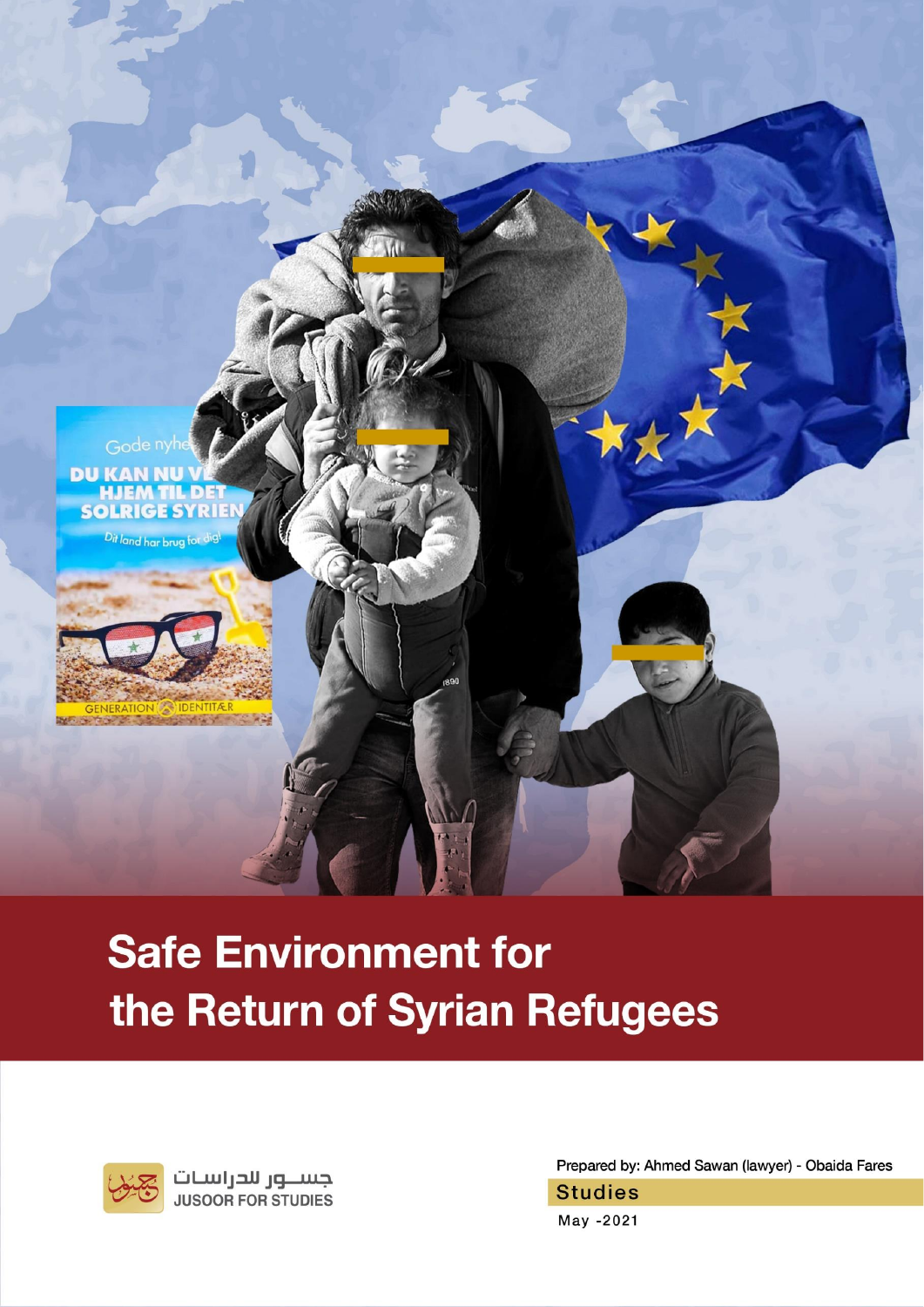



An independent institution specialized in information management and preparing studies along with researches related to political, social, economic and legal situation in Middle East generally and in Syria especially in order to build bridges towards authorities and decision makers in all sectors of the state moreover, development sectors to help them in making balanced decisions concerning the region issues through providing data along with delicate, professional and realistic reports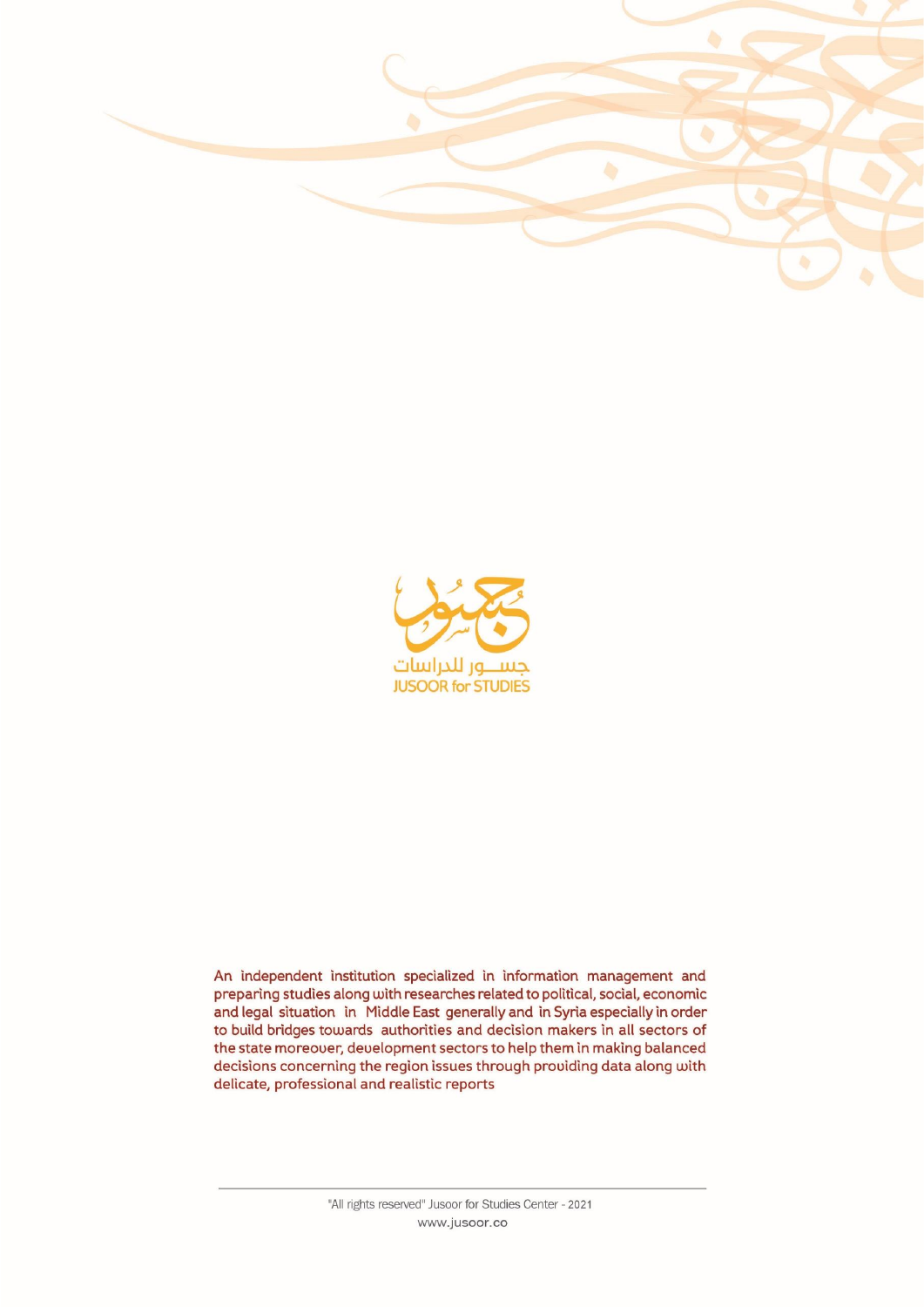

## **Contents**

| Second: What does "a safe environment" mean?7                 |  |
|---------------------------------------------------------------|--|
| 1- The 1951 United Nations Refugee Convention relating to the |  |
| 2- United Nations General Assembly Resolution No. 103/52/1997 |  |
|                                                               |  |
|                                                               |  |
| Third: Conditions for a safe environment in the Syrian case   |  |
| Fourth: What obstacles the safe return of Syrian refugees     |  |
|                                                               |  |
|                                                               |  |
| 2) The regime rejects the return of refugees11                |  |
|                                                               |  |
|                                                               |  |
|                                                               |  |
|                                                               |  |
|                                                               |  |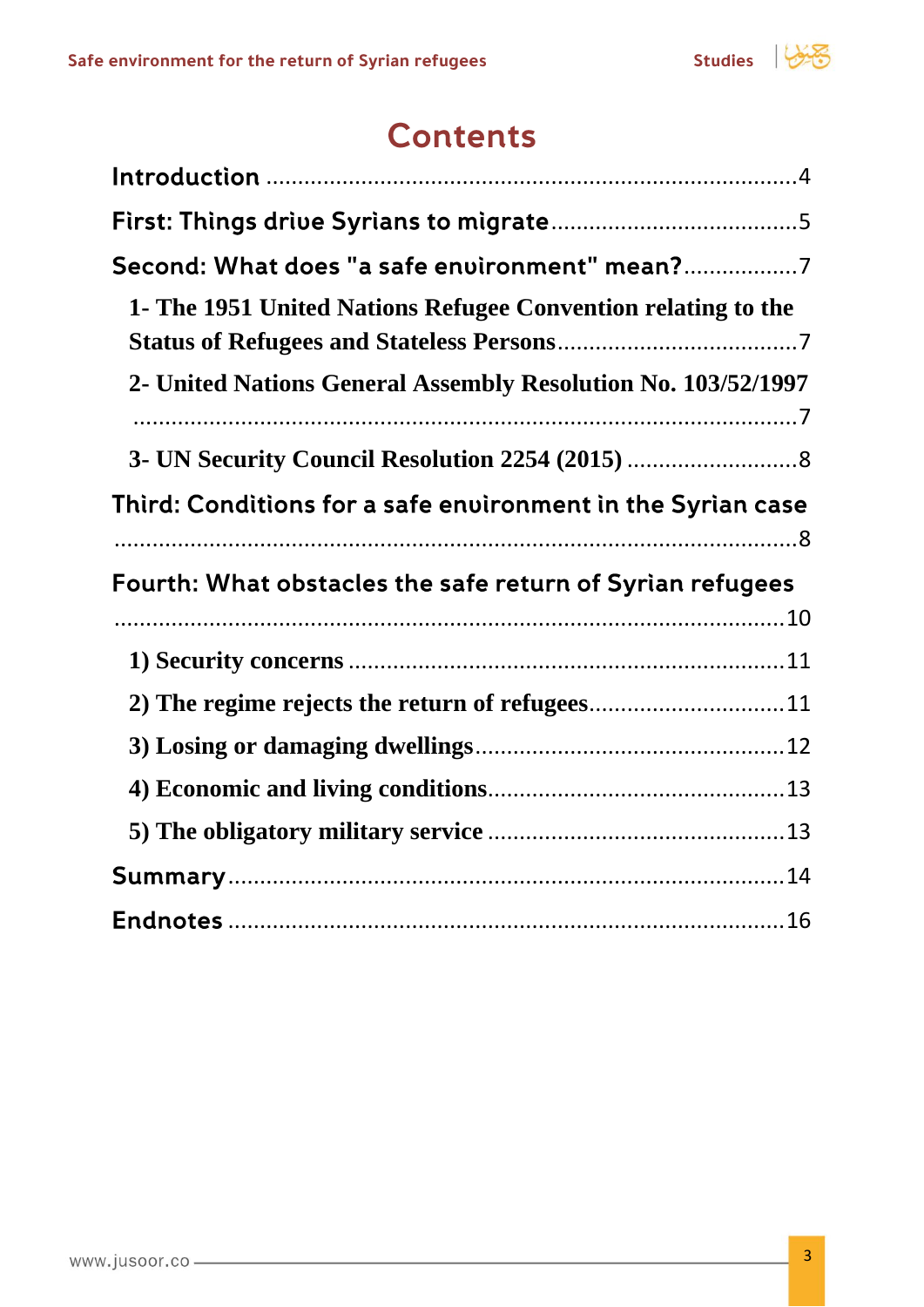

## <span id="page-3-0"></span>**Introduction**

On April, 29, 2021, Danish government tabled a Draft Bill to amend the Aliens Act to the Danish Parliament, which allows the government to transfer refugees who are neither accepted in Denmark nor can be returned to their country, to third countries.<sup>1</sup>

The new bill coincided with the announcement of the signing of an agreement between Denmark and Rwanda, the Danish government represented by the Ministers of Immigration and Integration "Mattias Tesfaye", and for Rwanda it was the Minister of international Development, "Flemming Møller Mortensen", as the agreement includes Rwanda's readiness to be the host country that would open an offshore asylum center in Africa. The agreement was signed just before the government tabled its bill<sup>2</sup>.

In April, the Danish Immigration Service informed hundreds of Syrian refugees on its land whose asylum applications had been rejected that it would repatriate them to Syria, based on the Danish government's assessment of the situation in Damascus and its countryside that it was safe and appropriate for the return of refugees $3$ .

These Danish moves came in line with an increase in the level of hate speech directed against Syrian refugees, a discourse in which current and former politicians, civil society associations and political organizations participated in. For instance, a right-wing organization placed paid advertisements in the streets during April, urging refugees to return to "sunny" Syria, as the ads stated $4$ .

In October 2020, the Danish Ministry of Immigration and Integration issued a report on the security, economic and social situation in Syria. The report concluded that the governorates of Damascus and Rural Damascus have become safer compared to the rest of the regions in the south, although the report indicated an increase in kidnappings for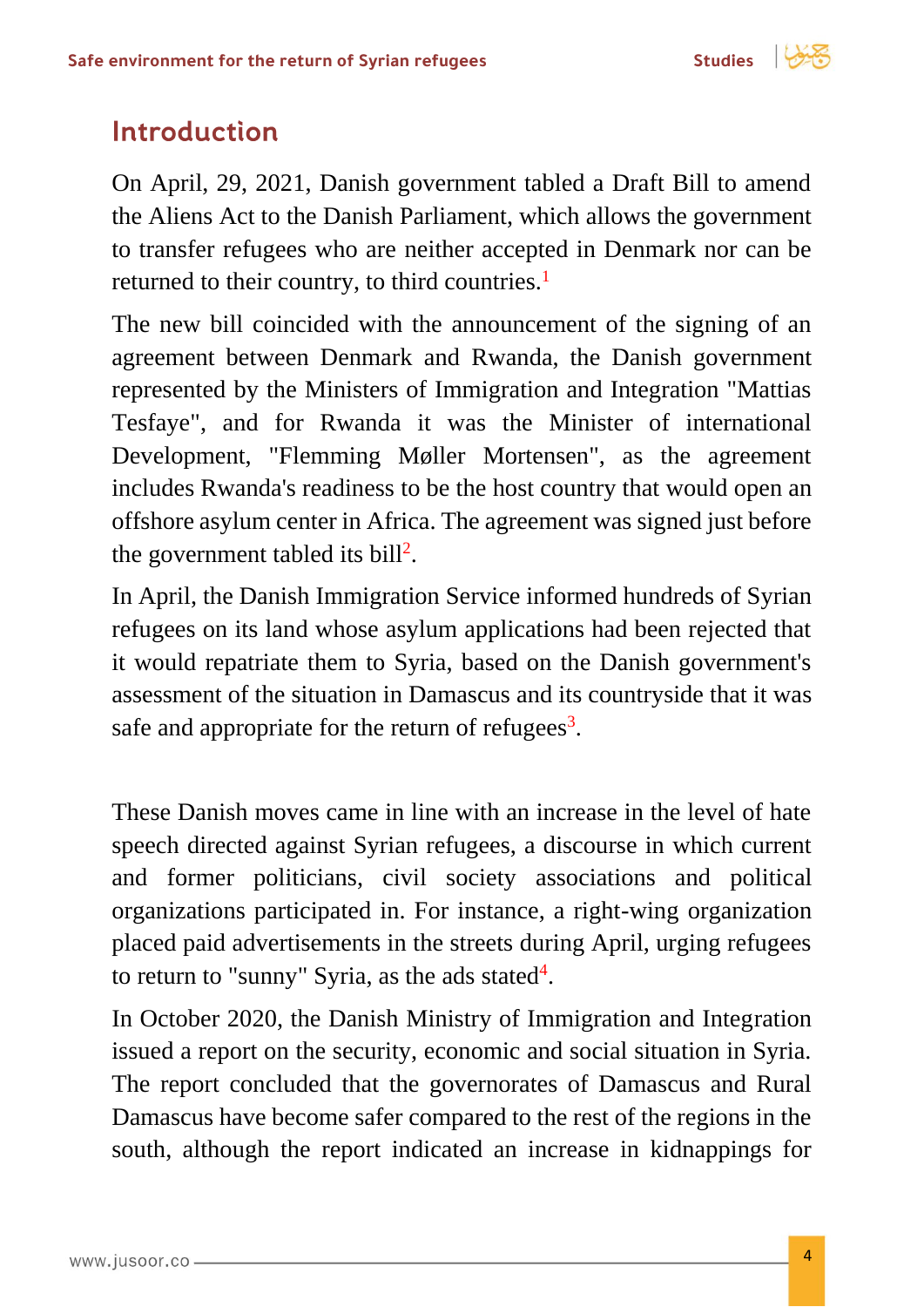

ransom, explosions by unknown sources, the continuing risk of arrest by regime checkpoints, and the inability of ordinary people to reach the affected areas in Damascus and its countryside, in addition to the economic crisis that Syria is going through and the poor public services in the country<sup>5</sup>.

The Danish government report based on a large number of Syrian sources, including an interview with the Jusoor Center for Studies on August 25, 2020, and other Syrian research centers and media outlets and institutions. The Syrian sources interviewed (as the report put together all the information and analysis provided by these sources) agreed that the environment in Syria is not safe in any way for the return of refugees, except for indications that the fighting has stopped in some areas such as Damascus and Rural Damascus <sup>6</sup> .

This report reviews the reasons that led the Syrians to fled their lands, the concept of an environment that can be described as safe for their return, and what actually hinders this return.

## <span id="page-4-0"></span>**First: Things drive Syrians to migrate**

The reasons for Syrians' emigration from their lands are many, as they differ according to each person, the political activities persons have, ideological orientations, sectarian, religious and national affiliation, and they also differ according to the time period in which these refugees left.

The main reasons that pushed the Syrians to leave their land can be summarized as follows:

1. The regime's policy of burning the country and the use of indiscriminate shelling with heavy and lethal weapons, relentless bombardment with barrel bombs, and internationally prohibited chemical<sup>7</sup> and cluster weapons. Likewise, the bombing of hospitals and healthcare centres led to the killing of medical personnel, wounded and sick people as well, because the regime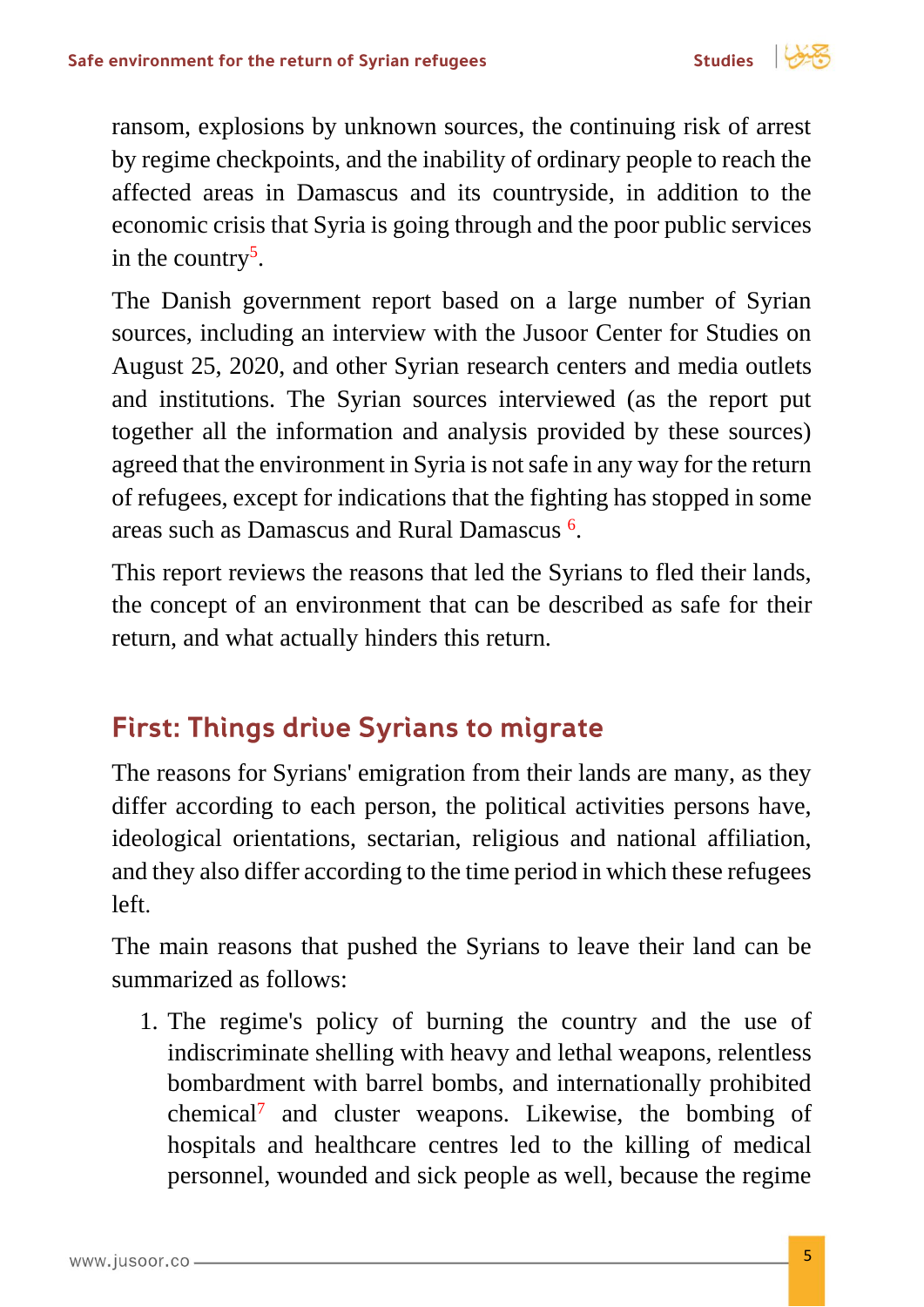

classified physicians as enemies of the state because they were treating the injured and wounded<sup>8</sup>.

- 2. Committing massacres systematically in certain cities and in brutal methods, including the use of white weapons, rape, sexual violence, torture to death, and other cruel and brutal treatment<sup>9</sup>.
- 3. The policy of arbitrary detention and enforced disappearance that the Syrian regime has been following from the first days of the start of the popular protests, and torture leading to death in prisons and detention centers. It is estimated that the number of arbitrarily detained exceeds tens of thousands<sup>10</sup>.
- 4. The compulsory recruitment and reserve service, whether in regime-held areas or later in the regions controlled by the Syrian Democratic Forces (SDF), where young people are brought to military service, and recruits are often sent to the most dangerous combat areas, which makes them more vulnerable to being  $killed<sup>11</sup>$ .
- 5. The tragic economic reality as a result of high unemployment and inflation rates, the high level of poverty, and the scarcity of basic goods and services<sup>12</sup>, which are conditions that push citizens in any country, even if it did not witness war times, to seek ways to emigrate and not return to it any more.
- 6. The systematic policy of imposing siege been followed by the Syrian regime and its allies, which led to the death of hundreds of Syrians as a result of the lack of food, drink and medical supplies, and forcing the people to find a way out and leave the besieged  $area<sup>13</sup>$ .

Other circumstances could be added to the previous reasons that prompted the refugees to leave Syria, which forced them to leave neighbouring countries and move to Europe as asylum seekers, the most important of which is the weak international support directed at refugees as well as the weakness or unwillingness of some neighbouring states, especially Lebanon, to provide reasonable living conditions for the refugees, which made hundreds of thousands of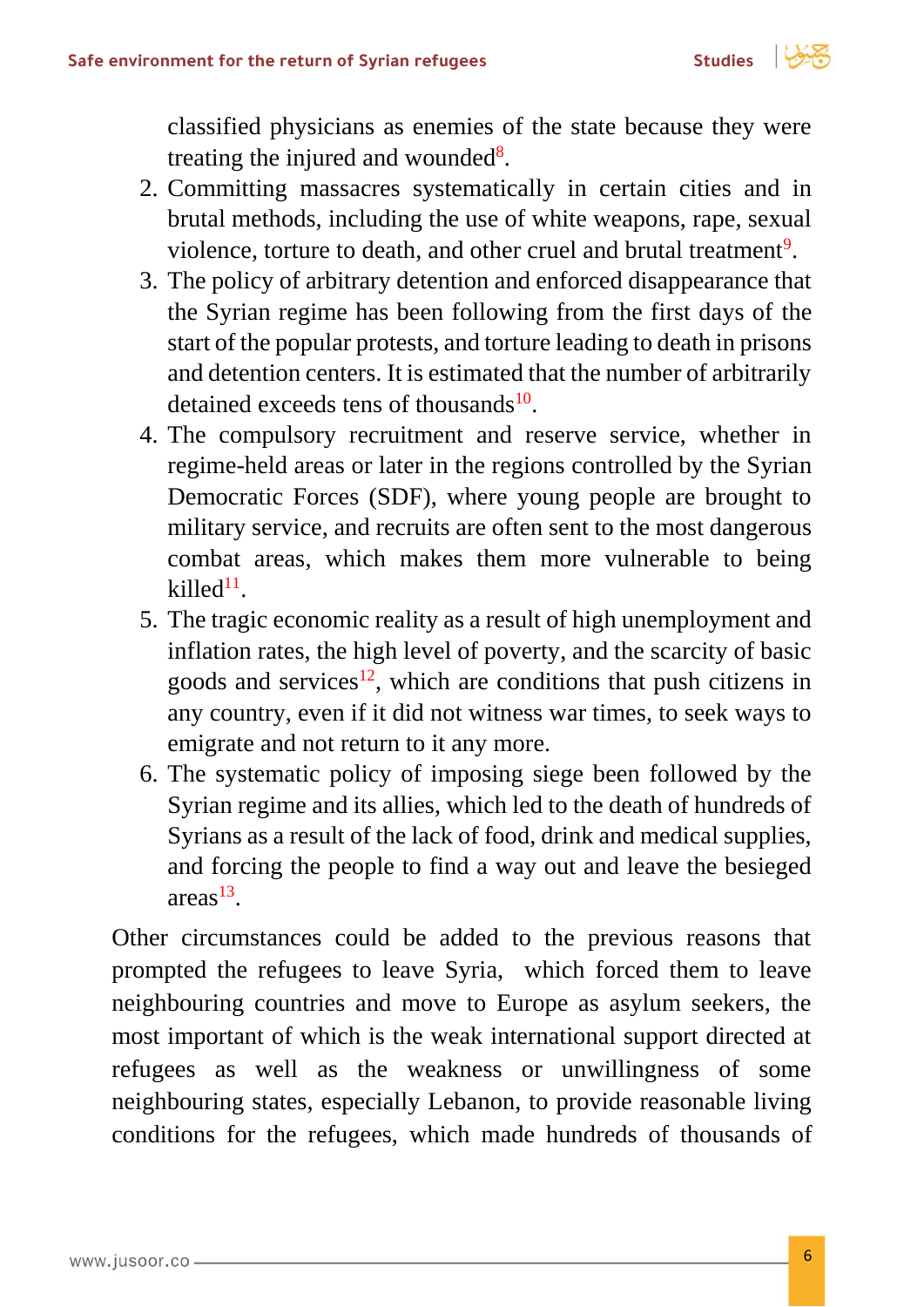

refugee children been out of school for years as well as other  $conditions<sup>14</sup>$ .

## <span id="page-6-0"></span>Second: What does "a safe environment" mean?

International charters, agreements, and decisions set clear determinants for a safe environment for the return of refugees. Accordingly, some of these international references are mentioned below:

## <span id="page-6-1"></span>**1- The 1951 United Nations Refugee Convention relating to the Status of Refugees and Stateless Persons**

Article 33 / A of the Convention states that "No Contracting State shall expel or return ("refouler") a refugee in any manner whatsoever to the frontiers of territories where his [or her] life or freedom would be threatened on account of his [or her] race, religion, nationality, membership of a particular social group or political opinion."<sup>15</sup>

The basic principle in this article is the prohibition of refoulement, and that a refugee should not be returned to a country where he would face a serious threat to his life or freedom. This principle has now become a rule of customary international law.

#### <span id="page-6-2"></span>**2- United Nations General Assembly Resolution No. 103/52/1997**

Paragraph 12 of this resolution includes the General Assembly's affirmation that "voluntary repatriation is the ideal solution to refugee problems, and calls upon countries of origin, countries of asylum, UNHCR and the entire international community to do everything possible to enable refugees to exercise their right to return to their homelands safely and with dignity."

In other words, the decision stipulates that the return is subject to two factors of safety and dignity.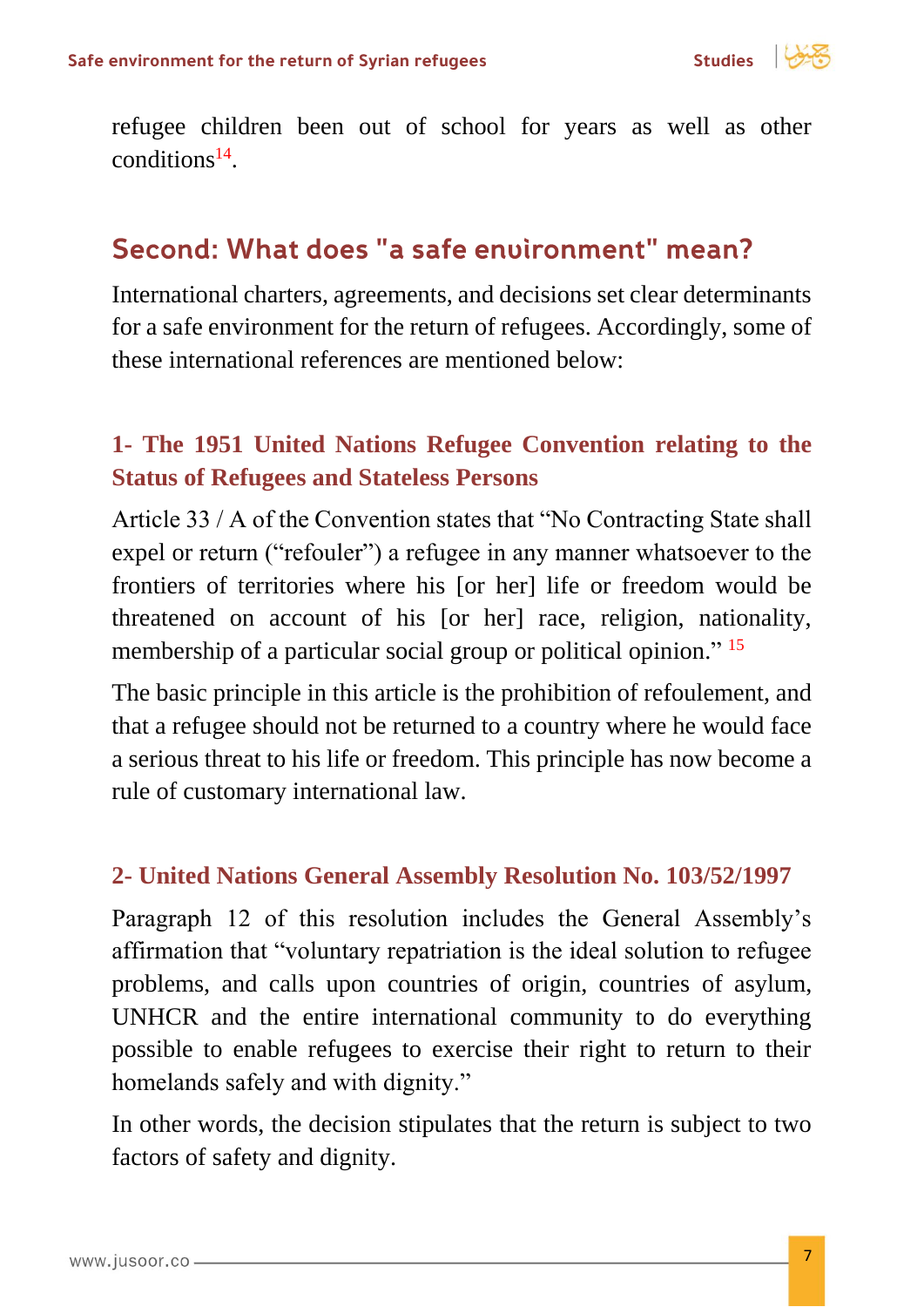$$
itudies \quad | \quad \sqrt{3}
$$

#### <span id="page-7-0"></span>**3- UN Security Council Resolution 2254 (2015)**

In late 2015, the UN Security Council unanimously passed Resolution 2254 (2015), which is considered the most famous international resolution on Syria, in a session held at the level of foreign ministers, with the participation of Secretary-General Ban Ki-moon and his envoy, de Mistura. It included a roadmap to solve the Syrian issue and provided for the safe and voluntary return of refugees and internally displaced persons.

Article (14) of this resolution stipulates that the Security Council affirms "Underscores the critical need to build conditions for the safe and voluntary return of refugees and internally displaced persons to their home areas and the rehabilitation of affected areas, in accordance with international law, including applicable provisions of the Convention and Protocol Relating to the Status of Refugees, "<sup>16</sup>

This decision requires two criteria for the return of refugees:

- Safe and risk-free return.
- Voluntary return without any pressure or coercion either material or moral.

# <span id="page-7-1"></span>Third: Conditions for a safe environment in the **Syrian case**

Based on the determinants of international law, some of which were reviewed in the previous section, for the voluntary return of refugees, a set of conditions must be met in Syria, which are:

1- Cessation of hostilities and bombing and achieving protection from bombings and assassinations in all parts of Syria.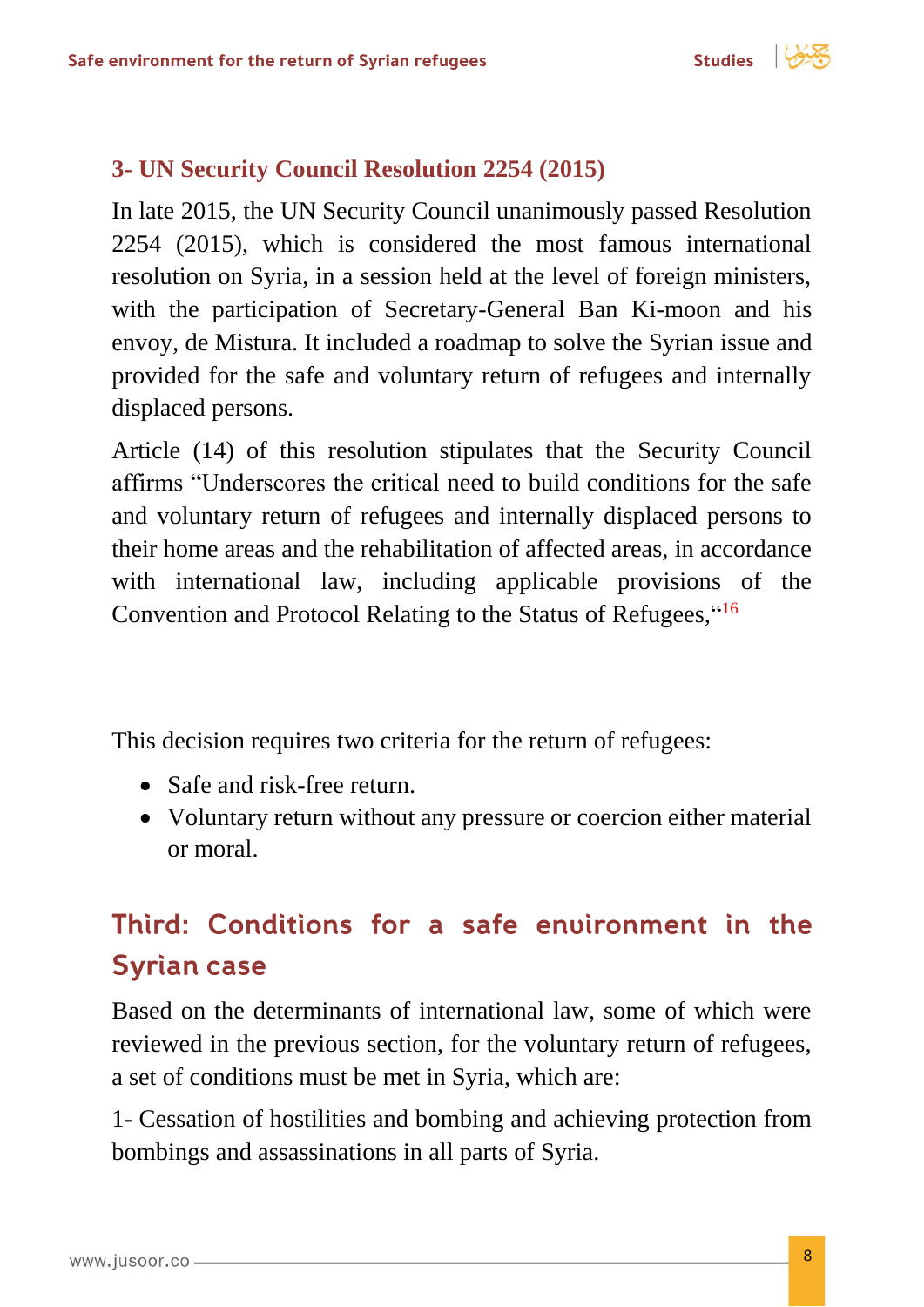

2- Granting an effective and wide-ranging amnesty to the returnees. They should never be pursued at all.

3- Abolishing the terrorism laws that were issued in 2012 with all their effects, and cancelling or stopping the implementation of the provisions issued pursuant to them.

4- Dismantling armed groups, withdrawing militias from all sides and withdrawing individual weapons.

5- Stopping the implementation of the new amendments to the law on military service, issuing amnesty for military deserters and draft dodgers and cancelling all calls to perform compulsory and reserve service, because such calls are no more than a veiled form of detention and forced disappearance of young men, or at least for obliging them to take part in hostilities, forcing them to commit violations against their countrymen.

6- Providing physical safety, including mines and unexploded ordnance clearance, and the withdrawal of weapons and the dismantling of militias and their demobilization.

7- Legal security, including the abolition of exceptional laws, such as the laws on real estate, cancelling all provisions against opponents, including prison sentences, execution, and confiscation of property, and the abolition of military service laws and past prison sentences or confiscation of money due to failure to serve.

8- Real security guarantees for the returnees not to be pursued, arrested or summoned. Withdrawing the powers of the security services, dismantling them and maintaining the national security apparatus. To restrict the powers of detaining civilians to the Ministry of Interior Affairs and the civil police.

9- Physical security, provision of infrastructure, minimum adequate housing conditions, and educational and work opportunities.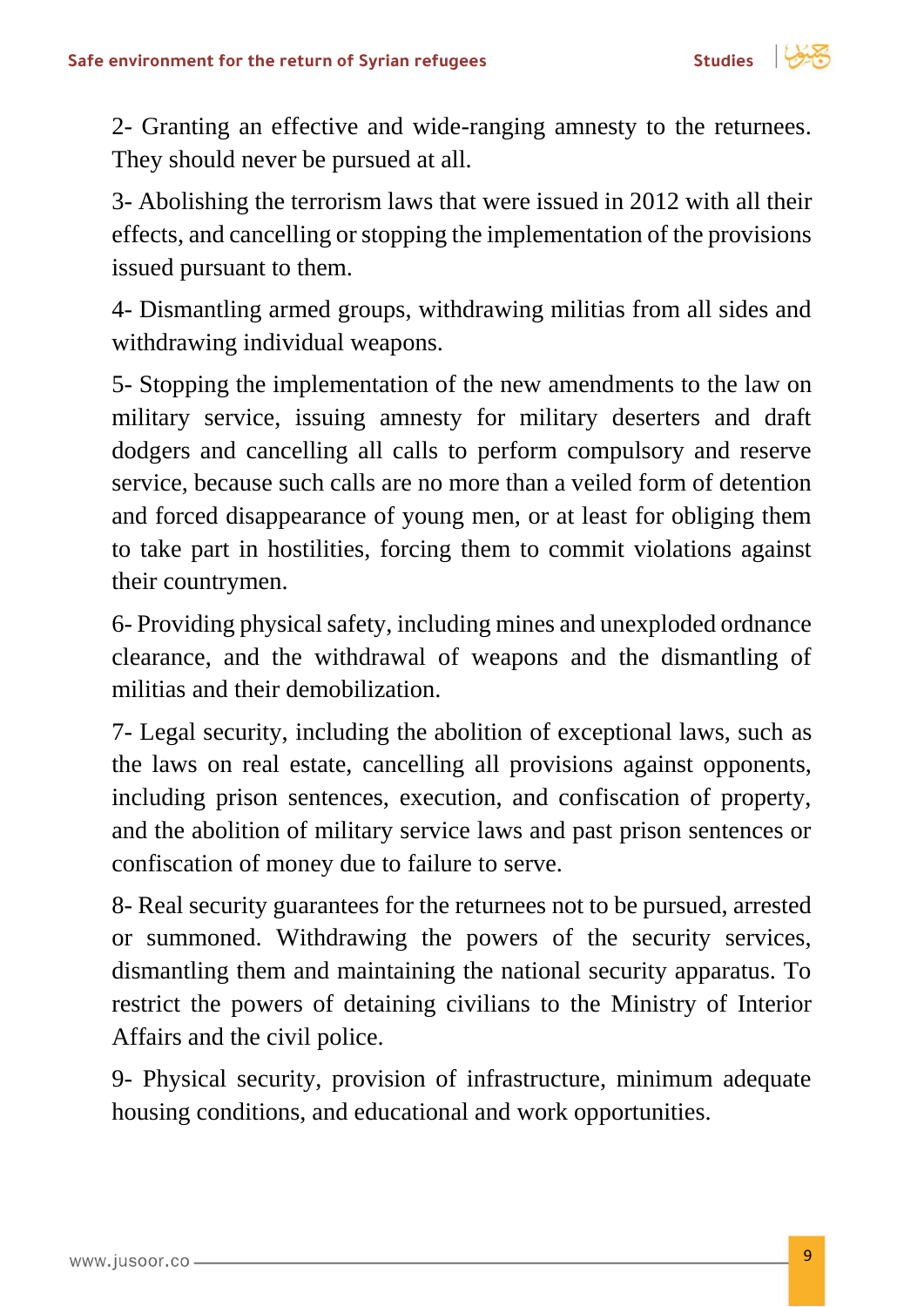

10- Granting the right to returning Syrians to claim and recover their homes and properties, or obtain fair compensation, as stipulated in the international laws for reparation for harm, repeal all real estate laws issued after 2011, and suspend the implementation of Decree (66) of 2012 and Law (10) of 2018.

11- Providing international guarantees to facilitate the access of refugees to Syrian passports in the easiest way, and exemption from exorbitant fees for this passport.

12-At the political and international level as for the issue of returning refugees, and given the relationship between repatriation to the original homeland and the political settlement of the Syrian conflict, the core issue for concluding this deal is to decide on the issue of reconstruction, which should be conditioned on funding for the return of refugees and the provision of a safe environment and appropriate conditions for that. It is essential to make a link between the return of refugees, settling a political agreement and the reconstruction process.

## <span id="page-9-0"></span>Fourth: What obstacles the safe return of Syrian refugees

Since mid-2018, Russia has announced an initiative to return refugees, and has made many diplomatic efforts in this context, and the Lebanese Hezbollah and the Lebanese Public Security Directorate have announced similar initiatives.

Despite the poor conditions experienced by the Syrian refugees, especially in Lebanon, the process of returning the refugees has not achieved any results, as the statistics of refugees' numbers living there have almost been the same since then.

Through a review of the UN reports in this regard, and the interviews we conducted with UN officials in neighbouring countries, the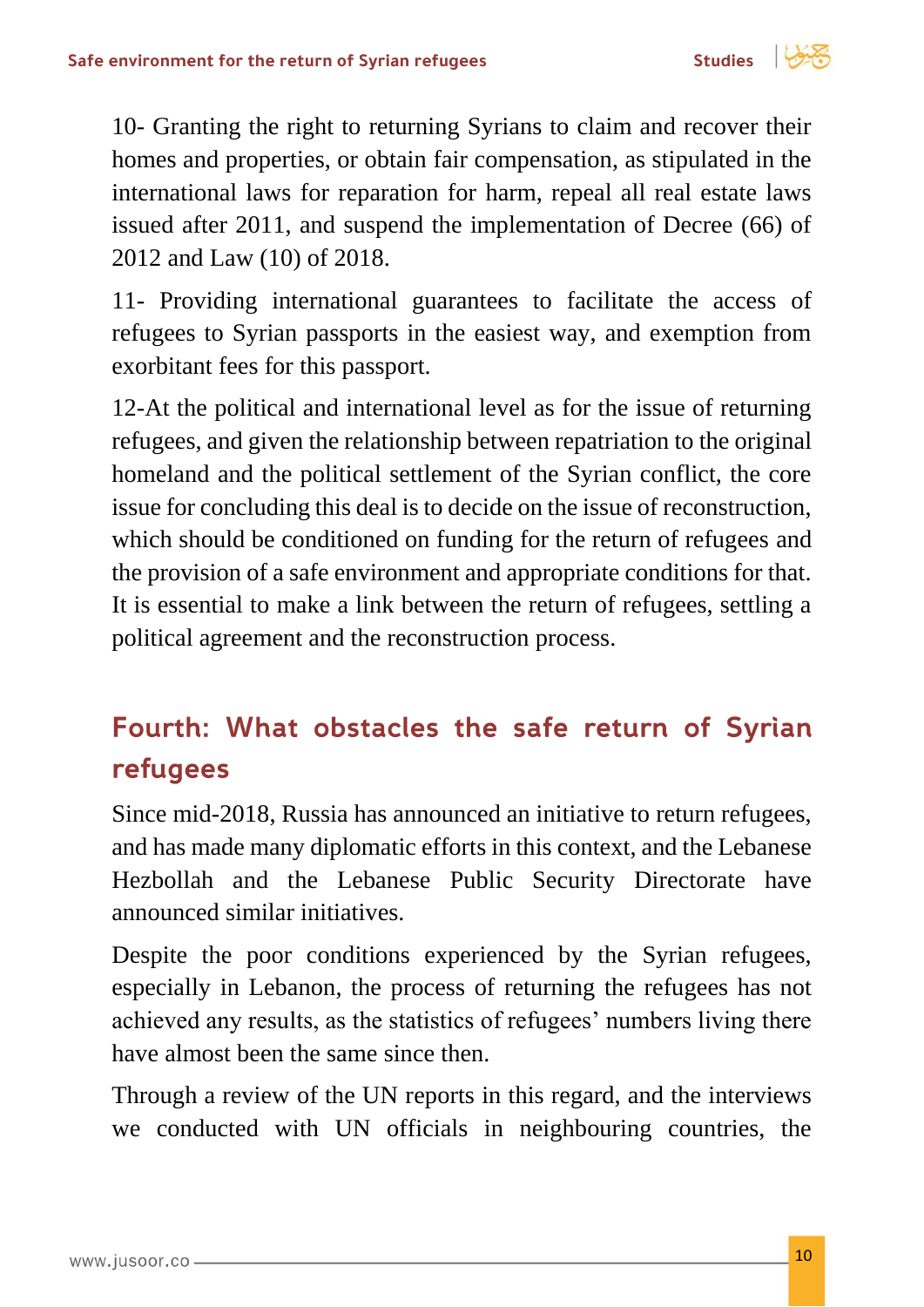

following motives can be identified as the most important reasons preventing the return of refugees as follows:

#### <span id="page-10-0"></span>**1) Security concerns**

Fears of what the security services may commit in Syria after the return, especially in the absence of guarantees from the Syrian regime's allies, is a major reason for the refugees' refusal to return. The Syrian security services have just arrested a number of refugees returned to Syria, and some of them disappeared in prisons, while others were killed under arrest, although the voluntary returnees necessarily assume that there are no security claims against them. However, the regime considers the exit of Syrians after 2011 outside the country a charge that justifies accountability<sup>17</sup>.

The Syrian Network for Human Rights has documented that the Syrian regime forces have arrested at least 1,846 returnees to Syria, from the beginning of 2017 until March 2019. It also documented 13 cases of death under torture of two returnees during the same period of time. The Network continued to document similar cases of detention in subsequent periods $18$ .

#### <span id="page-10-1"></span>**2) The regime rejects the return of refugees**

No statement has ever been issued yet by the regime that would show concern or even welcome for the return of refugees, and this applies to the Iranian side as well. For this matter, the regime has done nothing in both media and political channels, in line with Russian pressure, which was evident in the conference on the return of refugees, which Russia organized in Damascus in November 2020.

The absence of positive messages, even to domestic or external purposes, is just a reflection to the actual policy of the regime, which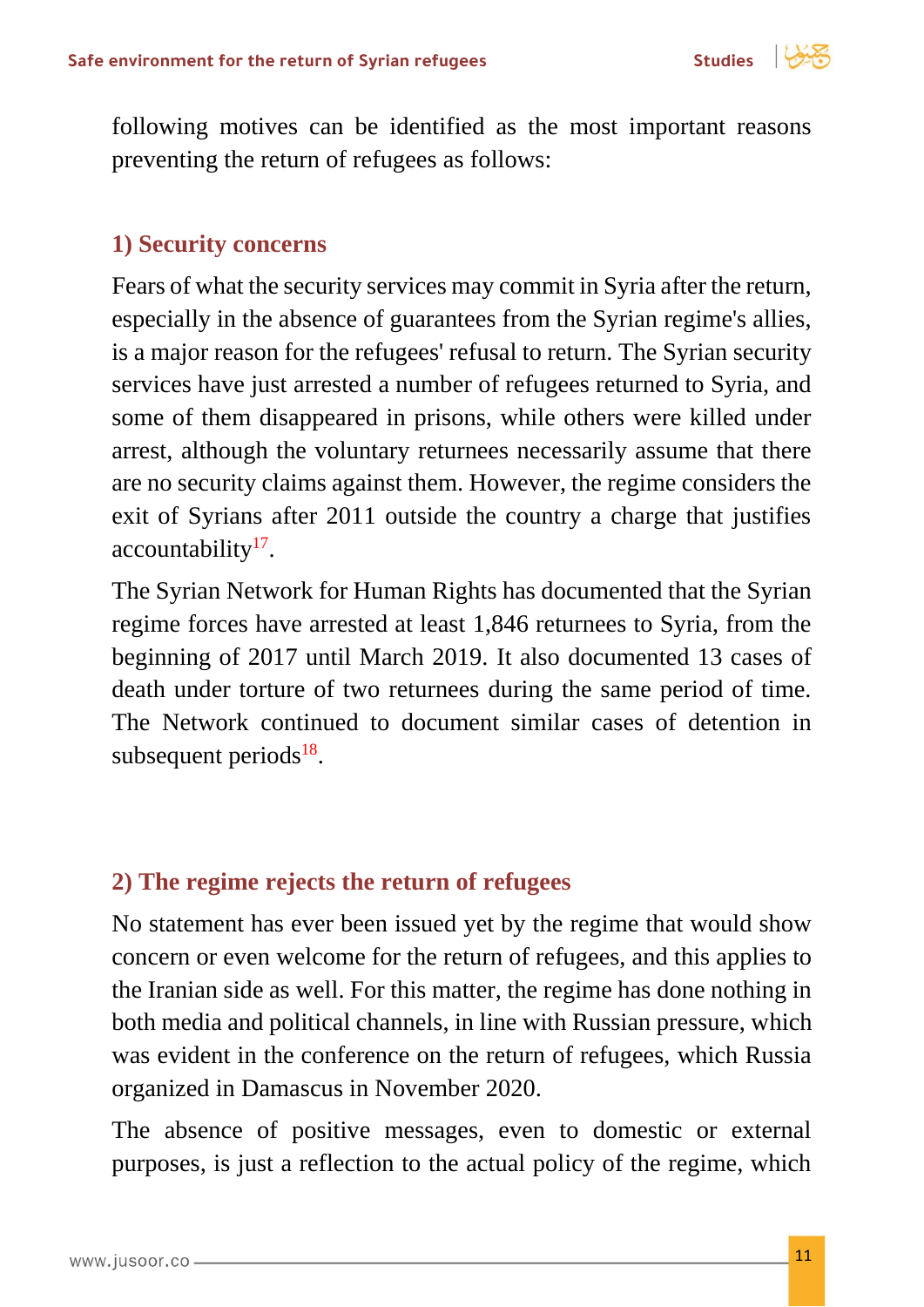

has been working to impede the return of refugees by all means. One of the most prominent forms of obstruction being used by the regime is the imposition of obtaining "prior entry visas" for Syrians wishing to return to Syria, where those wishing to return from Lebanon, for example, register their names at Hezbollah centres or Public Security Directorate centres (which are controlled by the regime's allies in Lebanon). Then the names are sent to Damascus for security review, and entry approvals are given or rejected! According to the Minister of Social Affairs in Lebanon, the Syrian regime had agreed, as of March 2019, to only 20% of the lists of Syrians wishing to return<sup>19</sup>.

In addition, there are arrests and summary executions under torture, which do not exclude even those who obtained entry visas / security clearance. Such actions seem to be mostly aimed at deterring refugees from returning, as it is believed that those who will seek this security clearance and wish to return are only those who believe they have never ever committed what the regime would consider as a crime or quasicriminal offence.

## <span id="page-11-0"></span>**3) Losing or damaging dwellings**

Millions of homes were destroyed during the war years, especially as a result of either indiscriminate or guided aerial bombardment using barrel bombs or airstrikes, which led to the destruction of about 3 million homes<sup>20</sup>. Statistics show that by 2017; more than a quarter of the dwellings in Syria that existed in 2010 were destroyed, especially in the cities that were out of the regime's control, and the destruction was partial or complete, and the percentage, for example, in Deir Ezzor and Palmyra (41% in each), Aleppo and Homs (30% each), and Daraa  $(15\%)^{21}$ .

The regime has also restricted free access to many demolished areas, even for the original residents who remained inside Syria, in addition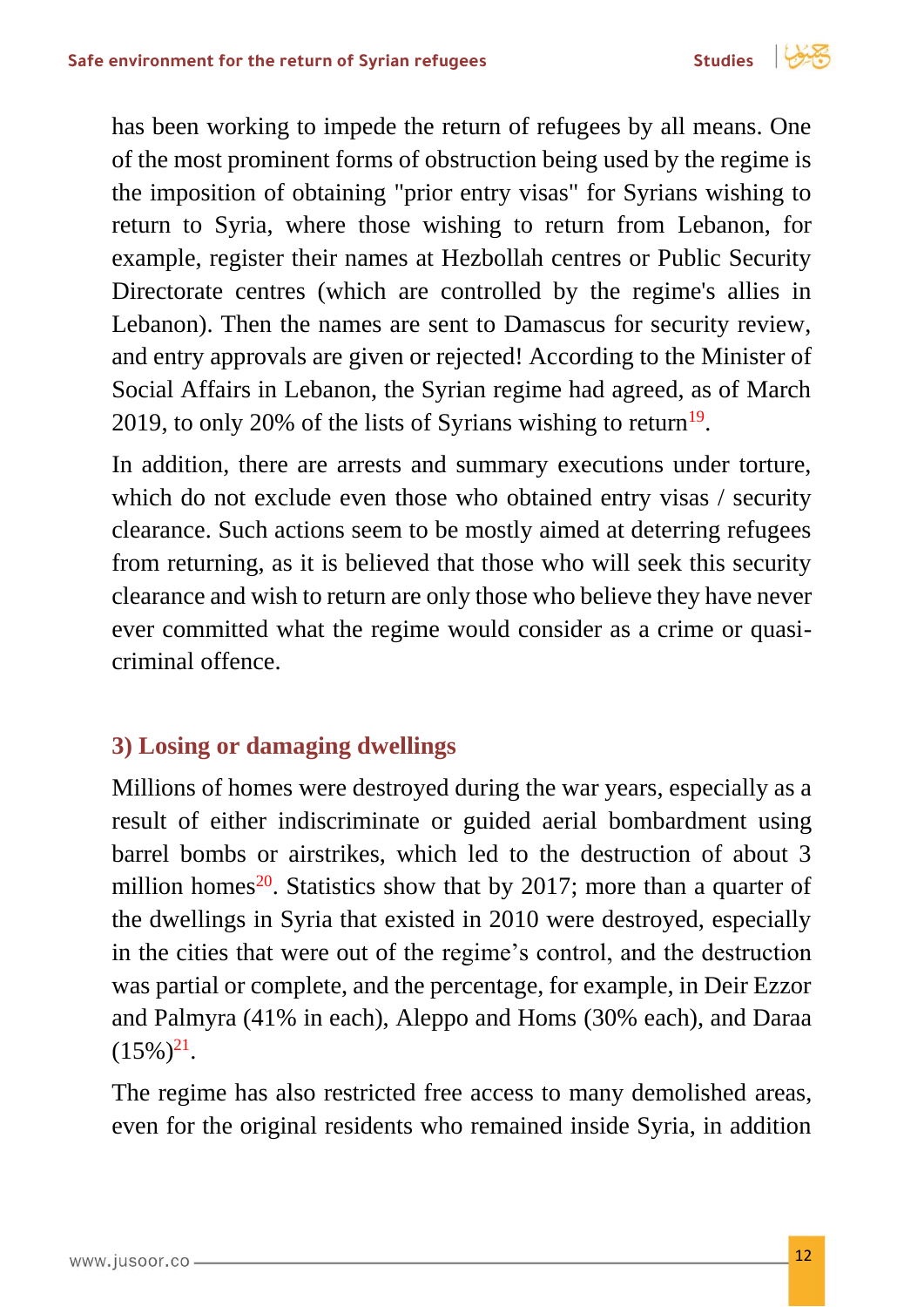

to making legal amendments that help it change ownership of real estate.

These data prevent the return of millions of refugees, whose homes no longer exist, and therefore they will move to live in tents or shelters, and therefore they prefer to stay in the countries of asylum if it is added to the factor of insecurity, the possibility of being arrested, and the difficult economic conditions.

#### <span id="page-12-0"></span>**4) Economic and living conditions**

The current economic situation in Syria is a major obstacle to the return of refugees to Syria<sup>22</sup>. The consequences of war have led to the collapse of most of the work sectors in Syria, the unemployment rate has increased dramatically, and the class gap has greatly widened, in addition to other factors that push young people in any country - even if they do not know the experience of war - to search for ways to emigrate and flee their home, not to return back to.

#### <span id="page-12-1"></span>**5) The obligatory military service**

The mandatory service of males in the Syrian army represented a historical burden on the youth, and they tried - even before 2011 - to evade it by all means. The military operations that Syria has been witnessing since 2011 have led to an increase in the numbers of dodgers and deserters from young people to avoid military service, which is almost equal among the regime's supporters and opponents!

Avoidance of or desertion from military service mainly motivates most Syrians to seek asylum, in order to preserve the lives of their sons, or to prevent them from participating in the killings that the Syrian army carried out during the previous years. This motive contributed to the formation of gangs within the regime's military institution, which were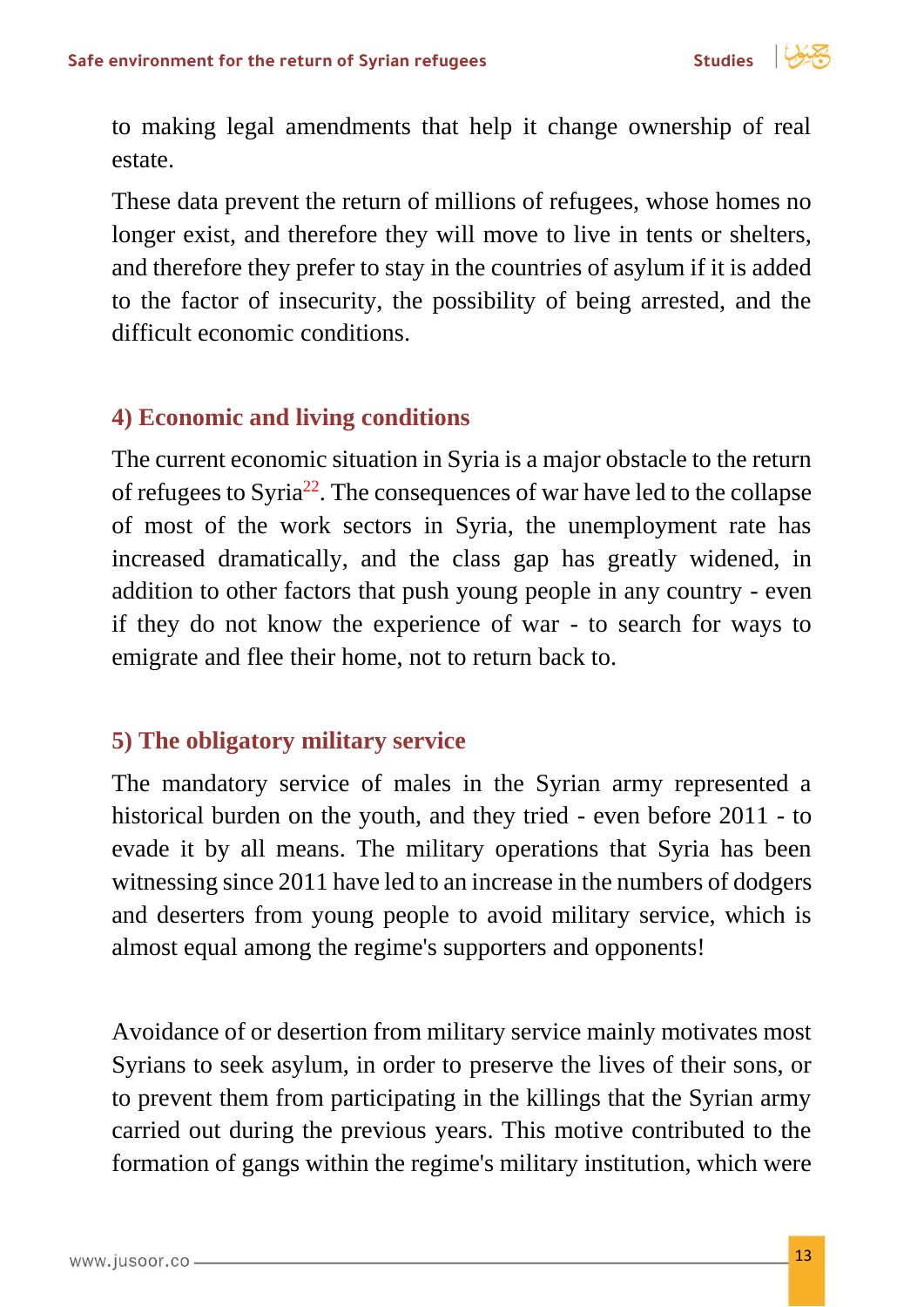

responsible for transporting people wanted for service outside the borders in exchange for large bribes.

With the continued existence of military service and the call-ups of reserves, and the existence of prosecutions against those who have failed to serve, all families that include males of service age, or young men who are about to enter this age, will refrain from returning until further notice $23$ .

## <span id="page-13-0"></span>**Summary**

By reviewing the previous data, and the fact that the number of Syrian refugees in Denmark does not exceed a few hundred people, it appears that Denmark's decision to repatriate Syrian refugees involuntarily lacks legal and moral justification, as it is contrary to the 1951 Convention on Refugees, regarding that Denmark is a contracting party to it, as in such an act Denmark also violates all international and European conventions that it is a party to, which was confirmed by numerous statements issued by international organizations regarding Denmark's recent decision.

In addition, the Danish government's insistence on ignoring all the security risks that the returnees may be exposed to, and focusing instead on the fact that the fighting in the Damascus and its countryside has stopped, represents a disregard for the rest of the risks that mentioned in the report issued by the Danish government itself in October  $2020^{24}$ .

The return of Syrian refugees to Syria is basically a Syrian demand before being required by the host countries, but this return should be conditional on achieving safety and dignity at the very least, which requires the international community to work to provide this safe environment, including but not limited to:

• Pressuring the Syrian regime and its allies to stop the violations that are being practiced against Syrians inside Syria and those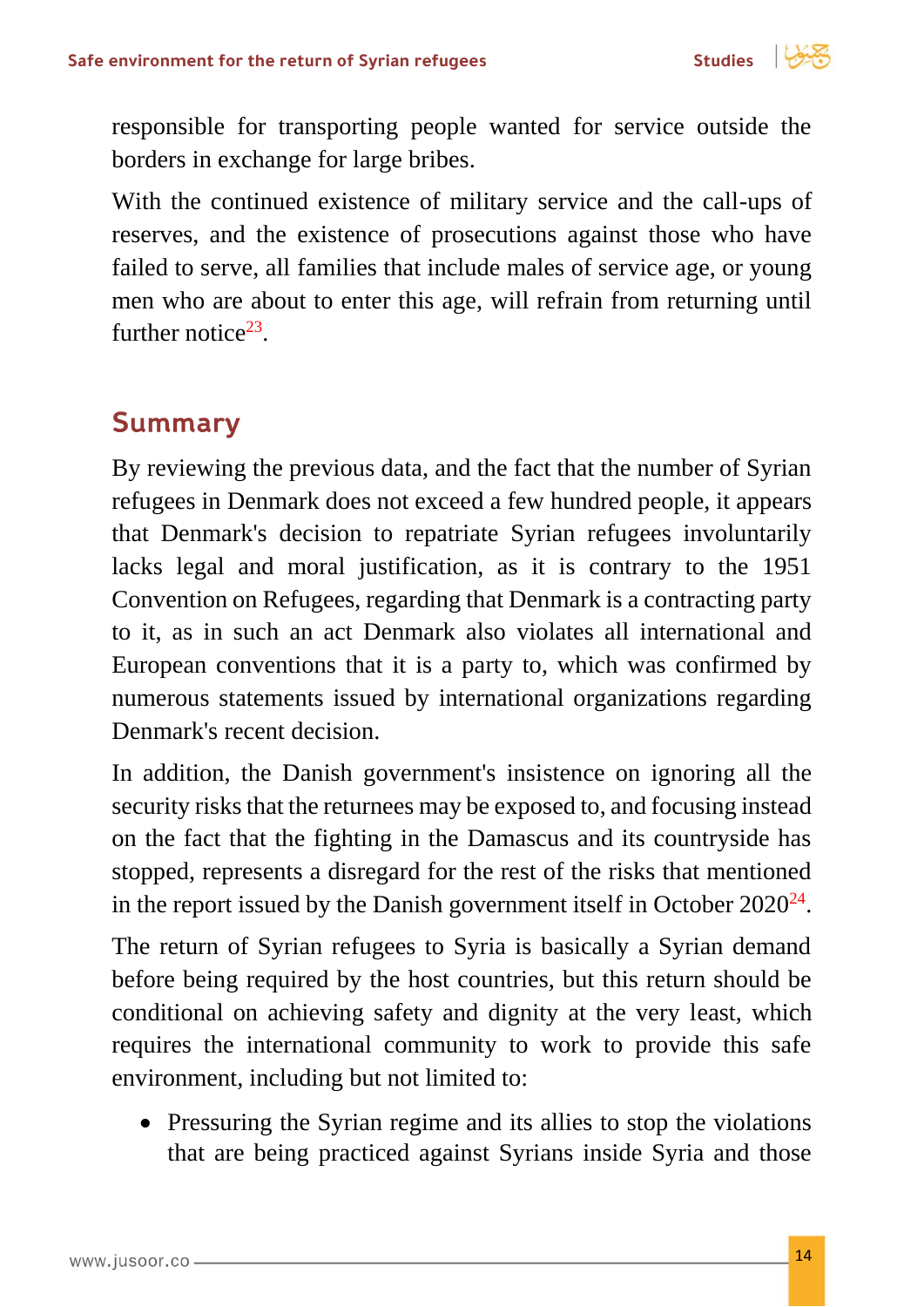

wishing to return to the country, including stopping the acts of arbitrary detention, the release of tens of thousands of detainees, and the disclosure of the fate of tens of thousands of other disappeared persons.

- Pressuring the regime's allies to provide real guarantees for the safety of the return of refugees, as these allies are able to do that if they have the desire and the will to let the refugees return.
- Work to launch an actual political process in which a path to achieving transitional justice is initiated, including reforming the security, judicial and police services, providing the minimum level of rehabilitation for the victims, and holding the perpetrators accountable.
- Work to provide practical solutions to millions of people whose homes have been destroyed, and who have no shelter inside Syria.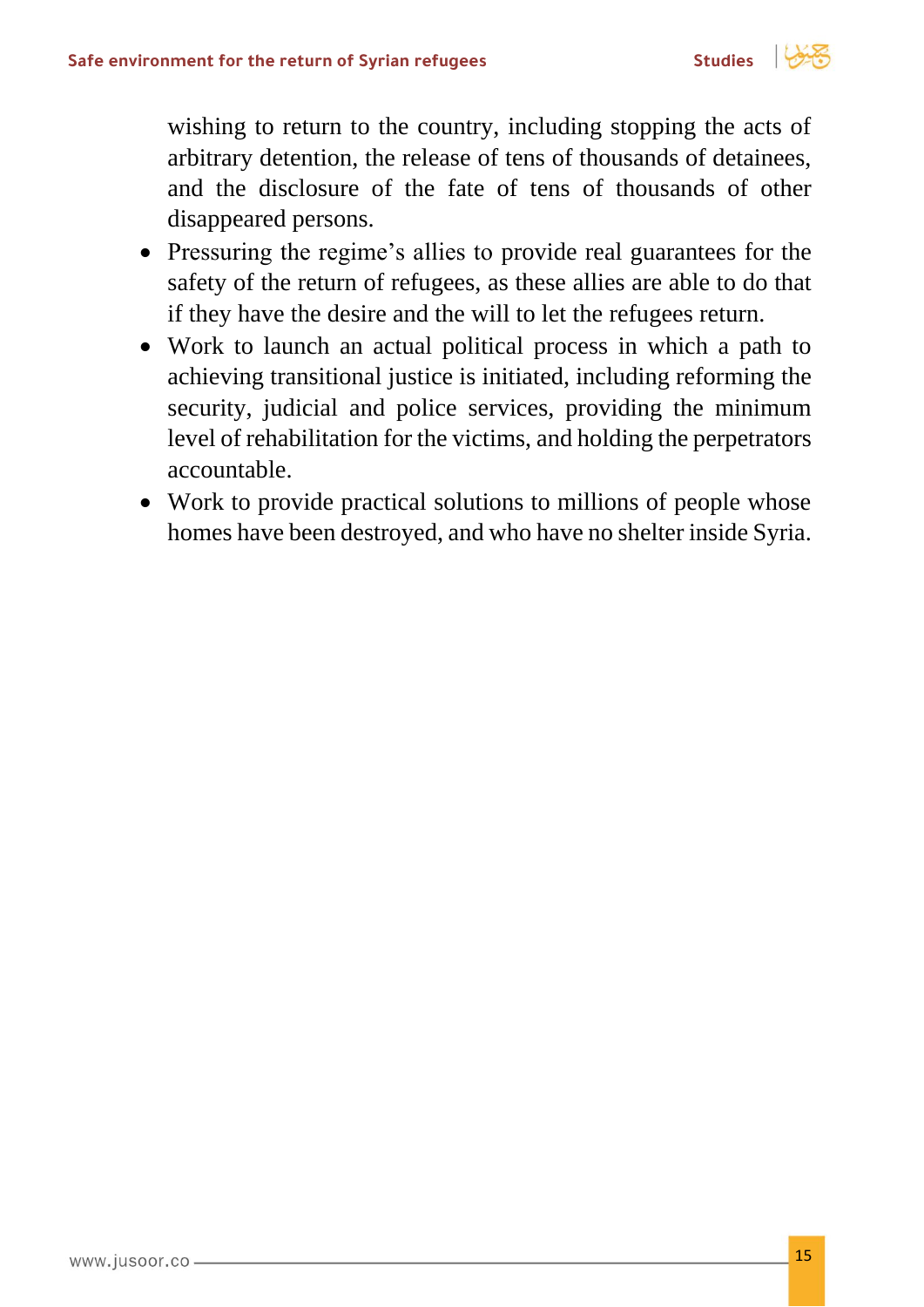

## <span id="page-15-0"></span>**Endnotes**

<sup>1</sup> Lovforslag nr. L 226 Folketinget 2020-21, 29/04/2021:

<https://bit.ly/3biiK9E>

 $2$  Danish government tables bill for offshore asylum centres as ministers return from Rwanda, The Local DK, 30/4/2021:

<https://bit.ly/2SD51n3>

 $3$  Denmark: Hundreds of refugees must not be illegally forced back to Syrian warzone, Amnesty International, 26/4/2021:

<https://bit.ly/3tE7s5Q>

<sup>4</sup> Danish far-Right condemned for poster campaign telling refugees to 'go home to sunny Syria', The Telegraph, 16/04/2021:

<https://bit.ly/2Szlbhg>

<sup>5</sup> SYRIA: Security and socio-economic situation in the governorates of Damascus and Rural Damascus, Ministry of Immigration and Integration, 5 October 2020, P1:

<https://bit.ly/3vTU1A2>

 $6$  The full records of what was mentioned by the Syrian sources can be found on page 33 onwards:

SYRIA: Security and socio-economic situation in the governorates of Damascus and Rural Damascus, Ministry of Immigration and Integration, 5 October 2020:

<https://bit.ly/3vTU1A2>

 $7$  To Stem the Flow of Syrian Refugees, Stop the Barrel Bombs, Human Rights Watch, 23/9/2015:

<https://bit.ly/3w36jX7>

<sup>8</sup> A Decade of Destruction: Attacks on health care in Syria, International Rescue Committee, 2/3/2021:

<https://bit.ly/3tMlcvv>

 $9$  Report of the independent international commission of inquiry on the Syrian Arab Republic, Human Rights Council, 12/2/2014:

<https://bit.ly/3biVAji>

 $10$  US says 128,000 Syrians subject to arbitrary detention, France 24, 30/09/2019:

<https://bit.ly/3w1BiCD>

<sup>11</sup> Persons who evaded or deserted military service, European Asylum Support Office, Sep 2020: